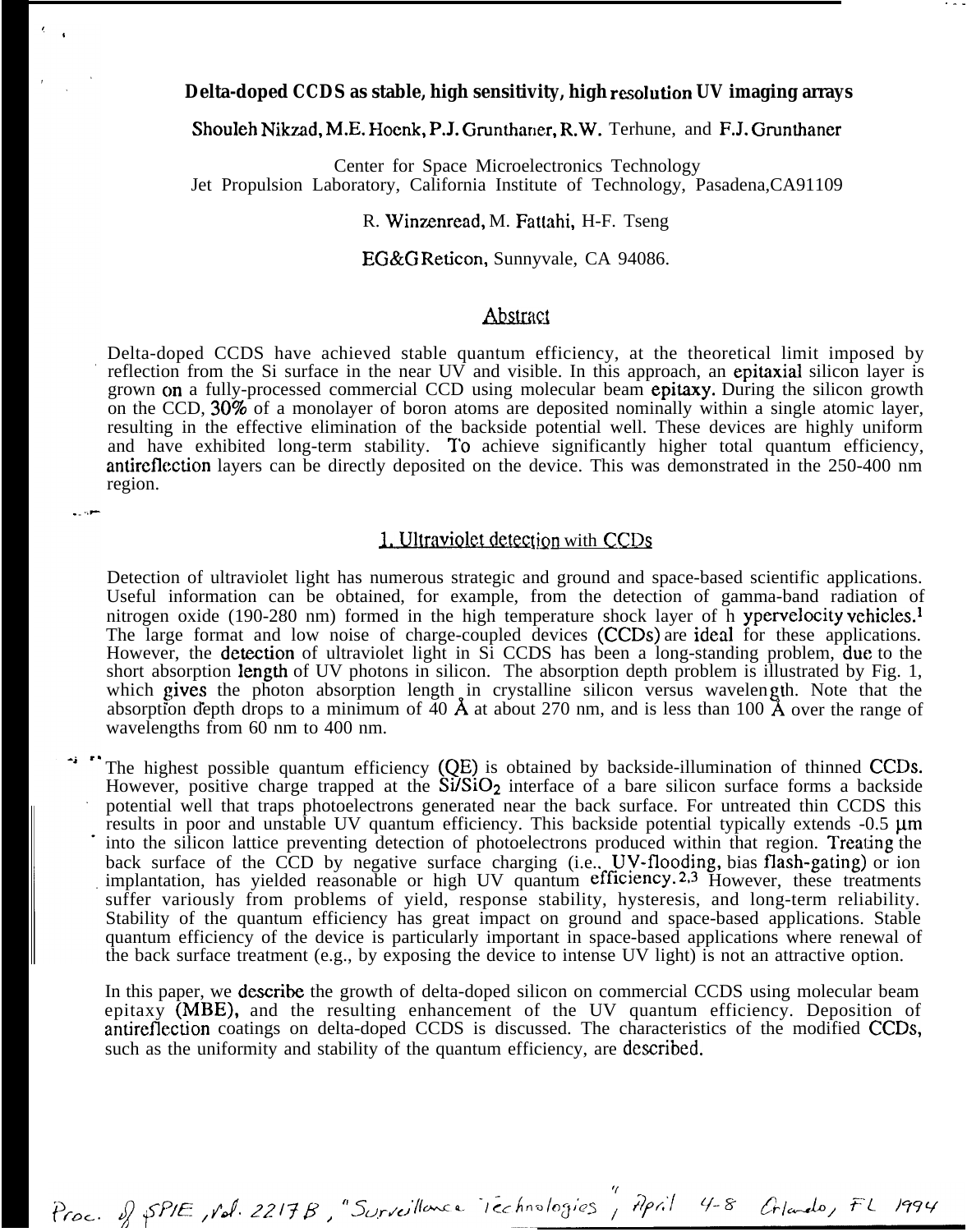

Figure 1. Absorption length in silicon for photons in the x ray, UV and visible regions of the spectrum. The absorption length reaches a minimum of  $40 \text{ Å}$  in near UV (at a wavelength of  $270 \text{ rim}$ ). At the Lyman  $\alpha$  line (121.6 rim), the absorption length is 70 Å.

## **2.** MBE modification of commercial CCDs : Delta-doped CCD process

-j.r. Using molecular beam epitaxy (MBE), delta-doped CCDs with 100% internal quantum efficiency in the visible and near UV were developed at Jet Propulsion Laboratory.<sup>4</sup> The quantum efficiency achieved by this method is highly stable and exceeds the performance of other reported treatments of backsidethinncd CCDS. The quantum efficiency of these dcviccs is limited by the reflection of the photons from the back surface of the device and can bc enhanced by deposition of antireflcction (AR) coatings on the back surface of the device.

Epitaxial silicon is grown on the carefully prepared back surface of thinned, fully-proccsscd devices. The MBE-grown epilayer, with a thickness of only a fcw atomic layers, contains an extremely high concentration of p-type dopant (boron) atoms. The boron atoms are incorporated into the lattice approximately  $5 \text{ Å}$  below the  $SiO_2$  interl'ace, providing the necessary negative charge for band bending at this interface so that the photoelectrons produced are not trapped near the interface and are instead captured in the front potential well. The high concentrations of charge necessary for the removal of the backside potential ( at least  $10^{14}$  B/cm<sup>2</sup>) and the exacting requirements for its positioning ( $\leq 10$  Å from the interface) can be achieved by MBE but are beyond the scope of ion implantation capabilities. Because of development of low temperature MBE and low temperature substrate cleaning,<sup>5,6</sup> the deltadoping process is possible. During the pre-MBE cleaning and epitaxial growth, the CCD temperature is never raised above 450°C. Exceeding this temperature could cause the diffusion of metal contacts into the silicon and damage the CCD. For example, temperatures exceeding 500°C will damage Reticon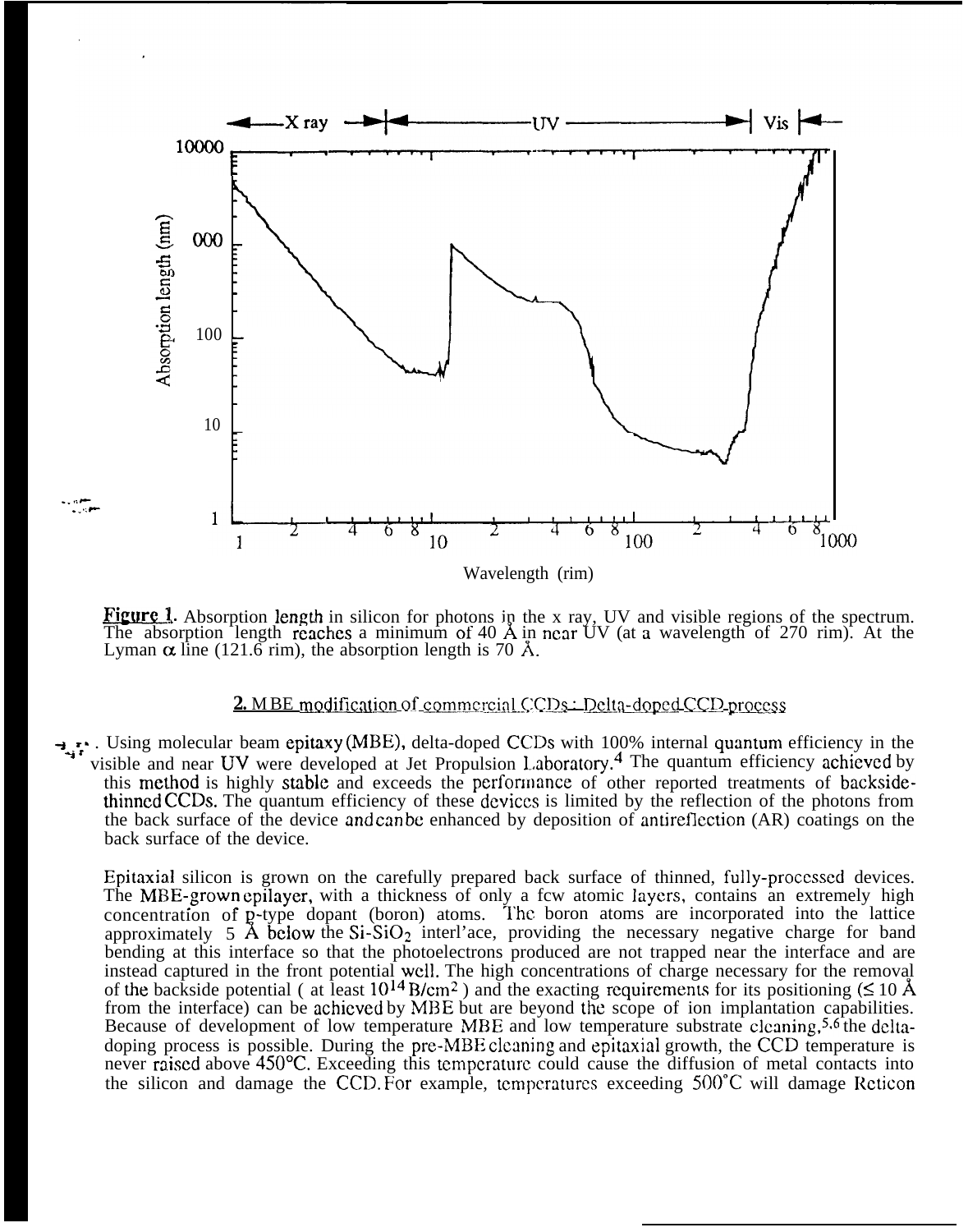CCDS due to spiking of the Al contacts into the underlying silicon. Also, at this temperature, boron does not diffuse and forms an extremely thin layer of negative charge 5  $\AA$  below the Si/SiO? interface.

The details of the delta-doping process are described in previous papers.<sup>4,7,8</sup> The major steps of the process are outlined below. Fully-processed Reticon CCD die, complete with aluminum contacts are thinned at Reticon, using gold as a thinning mask.<sup>9</sup> "l'his process leaves the CCD with a thick frame, from which the gold mask has to bc removed before MBE. After the gold is chemically removed, the device is cleaned by a series of acids, bases, and solvents to remove contaminants introduced in the gold-removal process.<sup>4</sup> UV-generated ozone is used to remove any remaining hydrocarbon contamination. The thin oxide  $(-15 \text{ Å})$  on the CCD back surface is then removed under N<sub>2</sub> atmosphere by spinning the device at 4000 rpm and dispensing an HF/ethanol solution on the surface. This process results in an atomically clean silicon surface in which the surface atoms arc bound to hydrogen atoms. The CC $\ge$  is then immediately loaded into the MBE chamber and is annealed at low temperature (200°C) for -5 minutes to remove any physisorbed contaminants. The sample is finally heated to 450°C a fcw minutes before the growth. The layer structure consists  $01"10$  Å of doped Si, followed by deposition of  $2 \times 10^{14}$  B/cm<sup>2</sup>, and a final 15 Å layer of undoped silicon. Growth of this layer structure is completed in three minutes. Following the MBE growth, the back surface of the device is oxidized by a  $30$ -minute exposure to steam. Figure 2 schematically shows the (iclta-doped layer structure grown on the backside of a thinned CCD. Packaging and testing of dc]ta-doped CCDs are performed at Reticon. The results presented in this paper are  $\text{Trom} \text{MBE-modified Reticon}} 512 \times 512 \text{ CCDs}$ .



Figure 2 Schematic of the layer structure of a delta-doped CCD, shown in cross section. The layers added by MBE are a total of 2.5 nm in thickness, and contain  $\approx 2.5 \times 10^{14}$  p-type dopant (boron) atoms.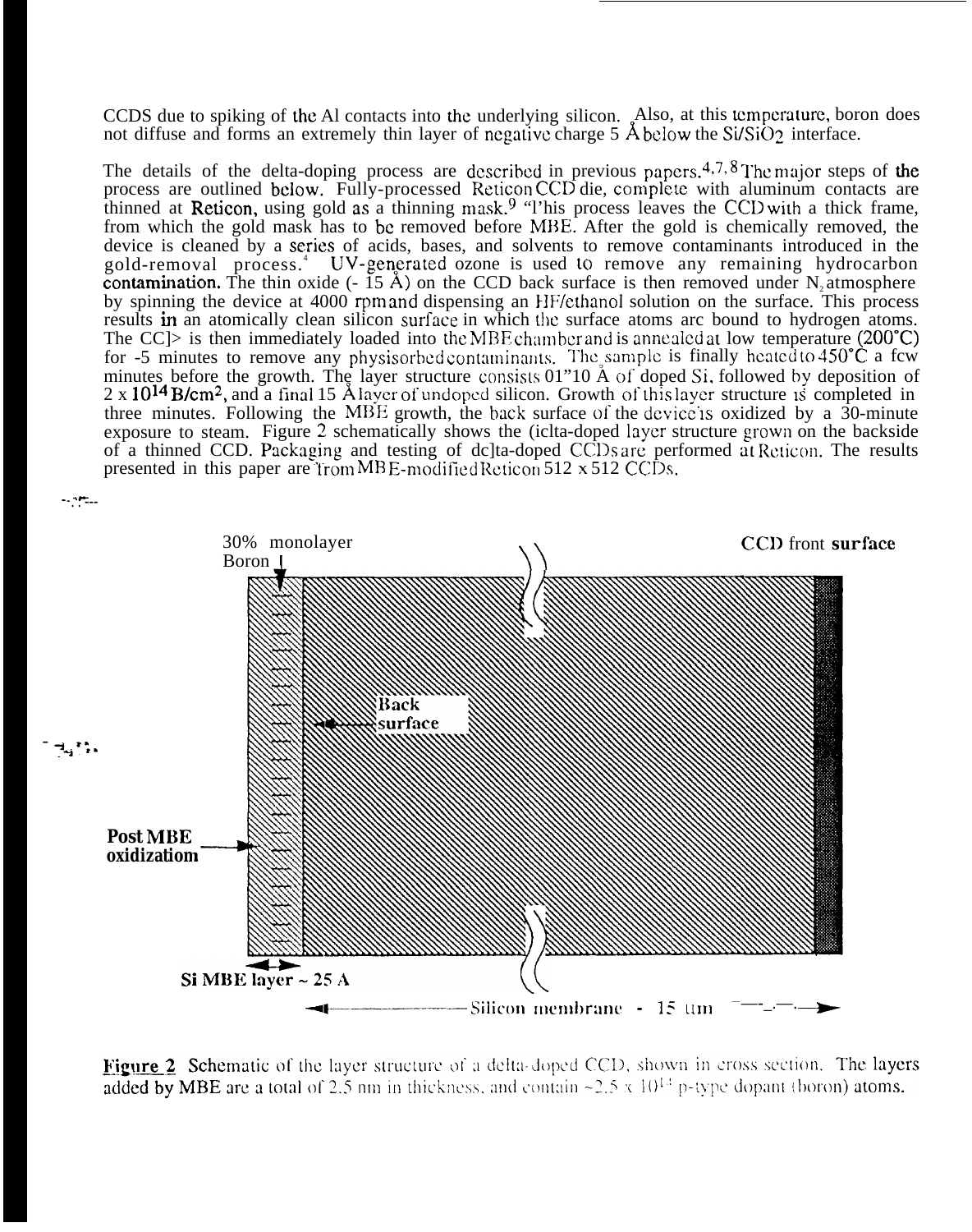# 3. Ouantum Efficiency of Delta-doped CCDs

. .

. . ..- . . ..? The CCD quantum efficiency is defined as the number of electrons collected divided by the number of incident photons at a given wavelength. A number of phenomena affect the quantum efficiency. For the purposes of our discussion, these phenomena can be grouped into one of three factors which contribute to the measured quantum efficiency,

OE (measured)=  $T \times$  Internal OE  $x \in OY$ ).

T is the transmittance of incident photons into the silicon, which accounts for reflection from the surface and absorption in surface oxides or applied coatings. The quantum yield (QY) is the conversion and absorption in surface oxides or applied coatings. The quantum yield (QY) is the conversion efficiency of photons to photo-electrons, which is greater than unity for high energy photons (E  $\geq 3.5$ )  $eV, \lambda \leq 350$ . A rough estimate of the quantum yield is that one electron-hole pair is produced for each 3.65 eV of photon energy.<sup>10</sup> Internal quantum efficiency is defined as the ratio of the number of the detected photo-electrons to the number of absorbed photons. For a QY of unity, one photo-electron is produced for every absorbed photon, and internal QE could be calculated as the ratio of the measured QE to the transmittance T. In the visible and near UV the transmittance is determined almost entirely by reflection from the bare silicon surface. The internal QE can be affected by trapping or recombination of the photo-elections, e.g., in the backside potential well of the CCD. Figure 3 shows a calculation of the above effects. The solid line is the silicon transmittance, including reflection and absorption in the oxide, and corresponds



Figure 3. Silicon transmittance including the effect of oxide. Dashed line shows the effect of quantum yield on the quantum efficiency.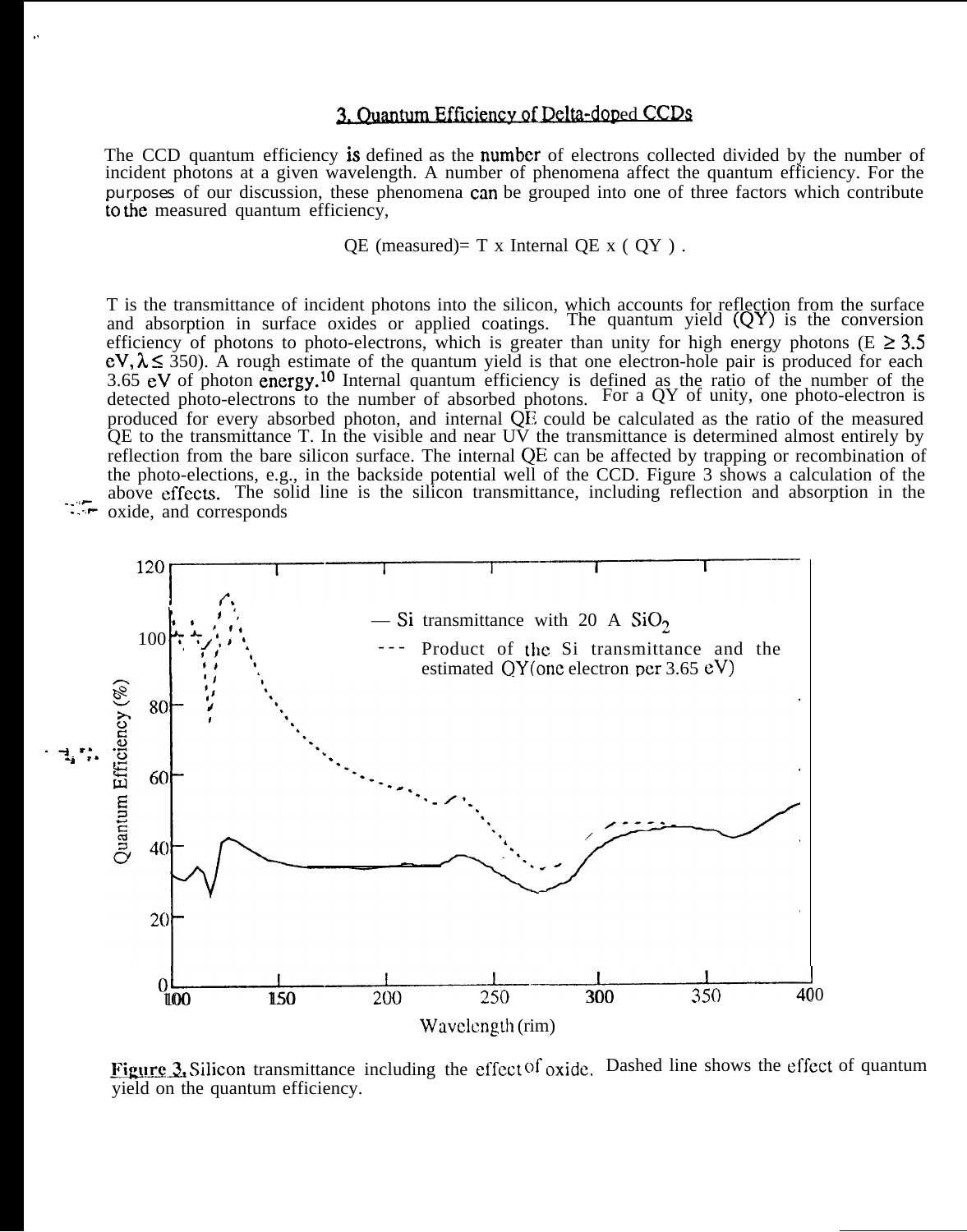**to** the reflection-limited quantum efficiency ( or 100% internal quantum efficiency ) for a QY of unity. The dashed line is the silicon transmittance (with oxide) including the effect of quantum yield. For regions of the spectrum where the QY is greater than unity, a measured QE of greater than 1007o is possible.

In addition to the reflection loss from Si surface, there is an additional loss mechanism for the incident photons due to absorption in the thin layer of silicon oxide  $(15{\text -}20 \text{ A})$ . Because the composition and thickness of the oxide are not exactly known, and may in fact change with environmental conditions, it is not possible a priori to calculate the effect of the oxide on the quantum efficiency. Instead, we approximate the effects of the oxide by using glass or quartz optical constants and an average thickness of 20 Å. Absorption in the oxide is negligible for wavelengths greater than 240 nm. For  $\lambda \le 240$  nm, the effect of the oxide becomes significant, and a resonance feature is anticipated to occur in the neighborhood of 120 nm.

The quantum efficiency of delta-doped CCDS has been measured in several different systems. Figure 4 shows the quantum efficiency of two delta-doped CCDS measured at EG&G Reticon. Note that the primary limitation to the internal quantum efficiency is the band structure near the back surface relative to absorption length of photons in silicon, so the most stringent test of the CCD quantum efficiency is the QE at 270 nm, where, as shown in Fig. 1, the minimum absorption length occurs. Data taken at 270 nrn shows that the device performs at 100% internal quantum efficiency at this worst-case wavelength, implying that at lower wavelengths the response will be according to the predictions described in this section. Preliminary QE measurements of delta-doped CCDS at shorter wavelengths (120-250 nm) show that the quantum efficiency of these. devices rises above the rcilcction-limited QE as at lower wavelengths the response will be according<br>eliminary QE measurements of delta-doped CCDS at s<br>quantum efficiency of these, devices rises above the refle<br>e unity.



Figure 4. Quantum efficiency of two delta-doped CCDs. Comparison with the reflection-limited quantum efficiency ( transmittance of silicon ) shows that the delta-doped CCDS exhibit 100% intcrrml quantum efficiency within the uncertainty of the measurement  $(\pm 5\%)$ .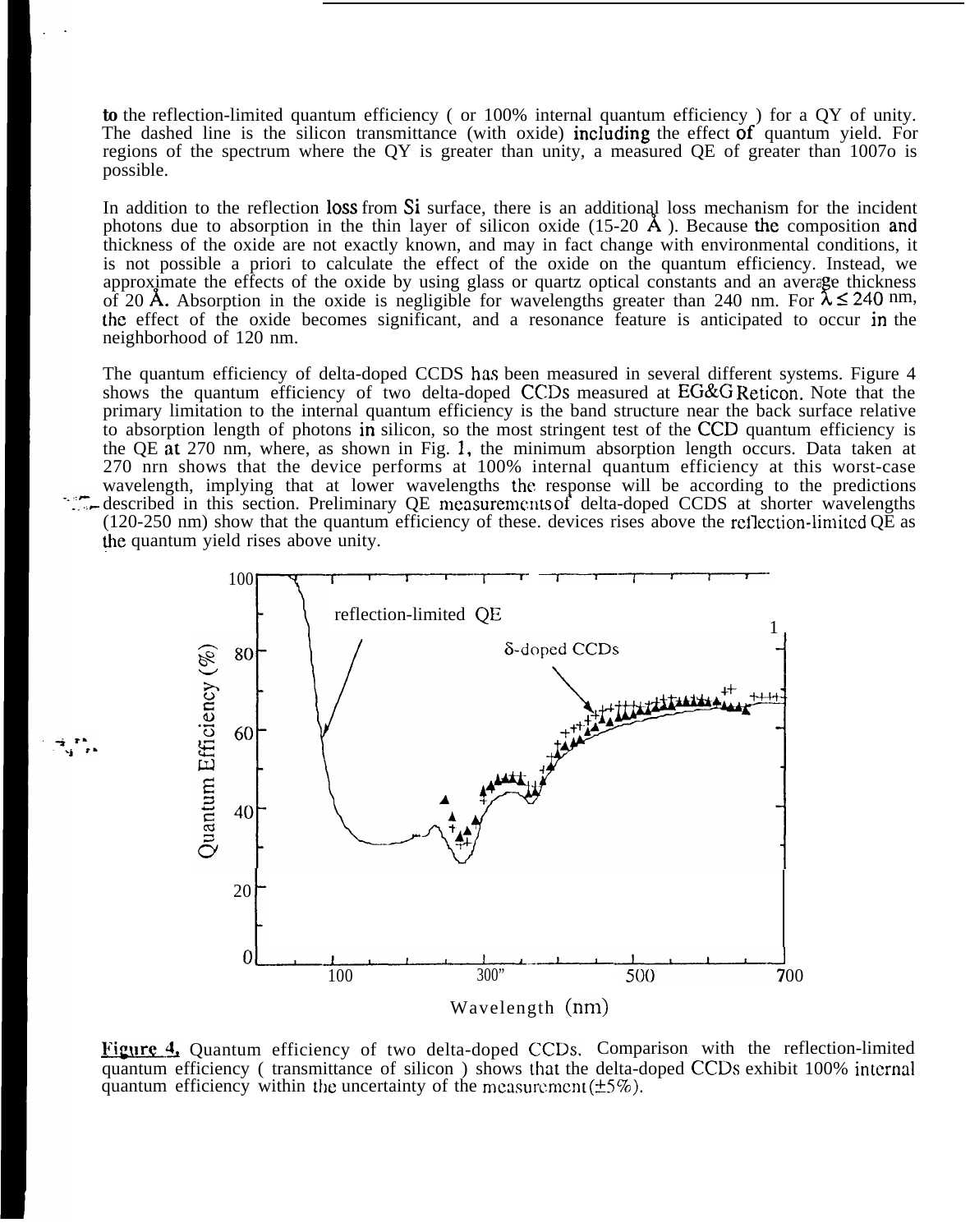The quantum efficiency of delta-doped CCDS can be further increased by reducing the loss due to reflection. The feasibility of direct deposition of antireflection layers on delta-doped CCDS was demonstrated by depositing two Hf0, films to enhance the quantum efficiency of two different regions of the spectrum. As mentioned in section 1, the region around 270 nm has important strategic applications and it is also the area of lowest response. For these reasons, a 250  $\mathbf{A}$  thick Hf0, film optimized to enhance quantum efficiency in this region was chosen for this demonstration. A. 400  $\AA$ film was also chosen for enhancement of response in the 300-400 nm region of the spectrum. Using a shadow-masking technique, two separate  $3x5$  mm<sup>2</sup> areas were used for the deposition of the two films. The rest of the  $\overline{CCD}$  was masked with an Al plate for control purposes. Prior to loading the CCDs in the AR deposition chamber, they were solvent-cleaned to remove hydrocarbons from the back surface of the CCD. Hf02 layers were deposited in University of Arizona's Steward observatory CCD laboratory, using resistive heating to evaporate the  $Hf0<sub>2</sub>$ . This approach avoids the x-ray exposure encountered in e-beam evaporation.<sup>11</sup> Figure 5 shows the response. of the delta-doped CCD in the AR-coated and uncoated areas on the same CCD, together with the theoretical uncoated silicon transmittance curve. Because these are single layer coatings, the AR-coated response will qualitatively follow the characteristic peaks in the Si reflection response. The response of the AR-coated regions show the expected enhancement in the quantum efficiency. The control regions (open circles) were found to respond at the theoretical reflection-limit for bare silicon, indicating that the additional AR coating processes did not degrade the delta-doped structure.



Wavelength (inn)

Figure 5 Quantum efficiency data from AR-coated regions of a delta-doped CCD. Two 3x5 mm<sup>2</sup> areas were coated with Hf0.  $(250 \text{ Å}$  and 400 Å respectively). Data from the uncoated area of the CCD are shown for comparison.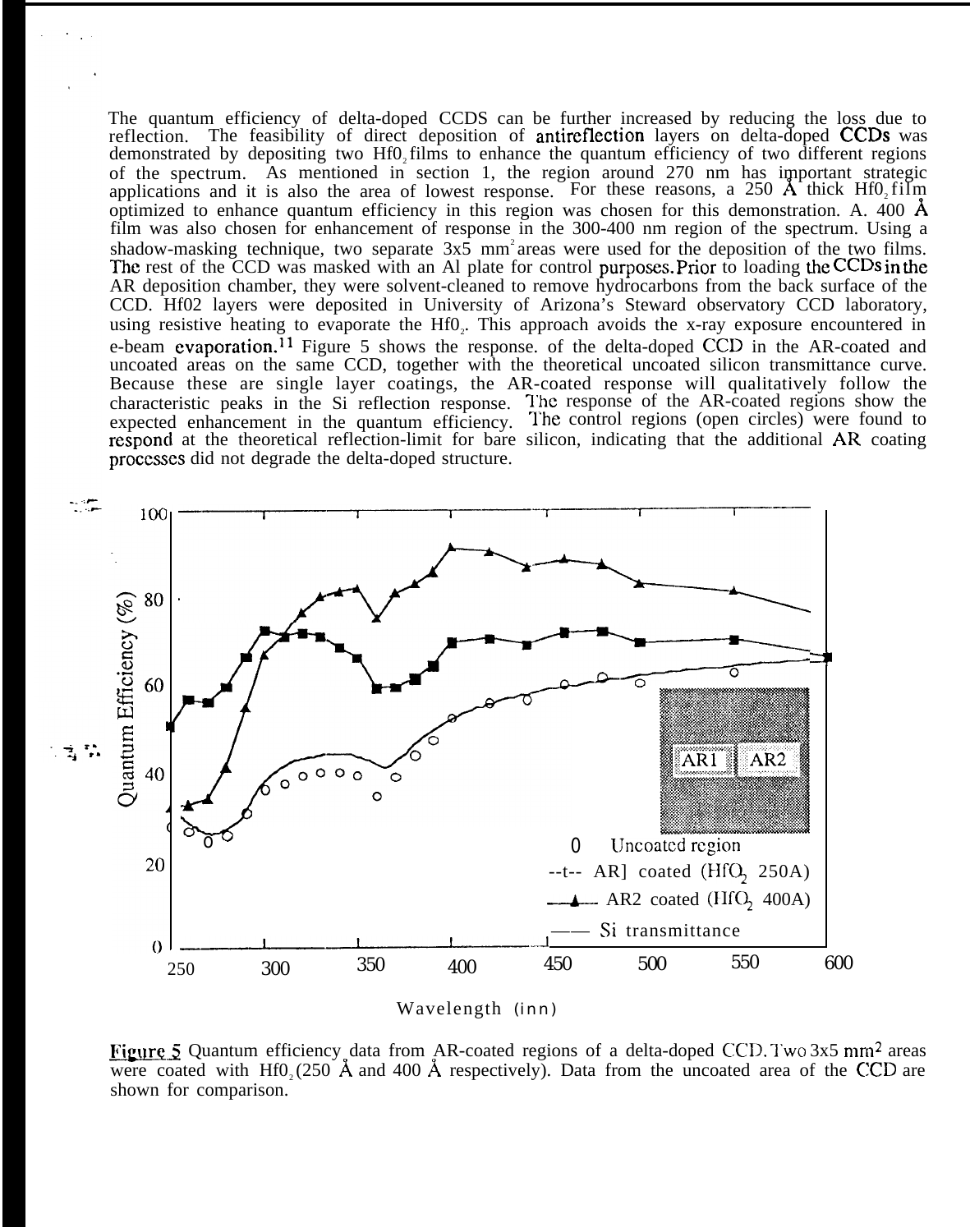### 4. Uniformity, stability, and other device characteristics

Delta-doped CCDS exhibit highly uniform, stable response. While it is not possible to directly compare the performance of a single device before and after MBE growth, we will describe characteristics of delta-doped **CCDs compared** with typical characteristics of standard Reticon CCDS.

The uniformity of the device is demonstrated in Fig. 6 by a typical line plot of the delta-doped CCD taken at 350 nm. The small variations of the response ( $\pm 3\%$ ) shown in the figure, are typical of 512 x 512 Reticon CCDS. The flat field response of delta-doped CCDS show high uniformity with only a few blemishes, well within the normal range for the grade of CCDS used in our experiments. The uniformity of the CCD response was also tested by measuring the quantum efficiency in different regions of the same device, as shown in Fig. 7. The measurements on these 50x50 pixel areas were performed at the same time under identical conditions and the quantum efficiencies in the three regions were identical. The inset in the figure shows the approximate position of the three test areas in the array. The pixel-topixel variation of the response within each test region is about 1-2%.



Figure  $6.$  A typical line plot of a delta-doped CCD at 350 nm.

Delta-doped CCDS have been characterized in different measurement setups and have all reported the same 100% internal quantum efficiency. During intervals between QE measurements and deposition of antireflection coatings, the devices have been stored in air in an antistatic box with no further protection. Sixteen months after the MBE process, and after exposure to three different vacuum and camera systems, the quantum efficiency of one of these devices was again measured. Figure 8 exhibits the original and the latest measurements on the device. It should be noted that the two measurements were performed in different systems which each claim, at best, about  $\pm 5\%$  precision. Within the accuracy of the measurement, the device has shown no change from the ideal UV response. Although the difference between the two measurements is slightly enhanced in the shorter wavelengths, this is most likely duc to surface contamination from exposure to various systems. Note that unlike UV flooding, no additional backside treatment has been required and the dcvicc performance shows no sign of degradation, despite repeated temperature cycling and exposure to different environments.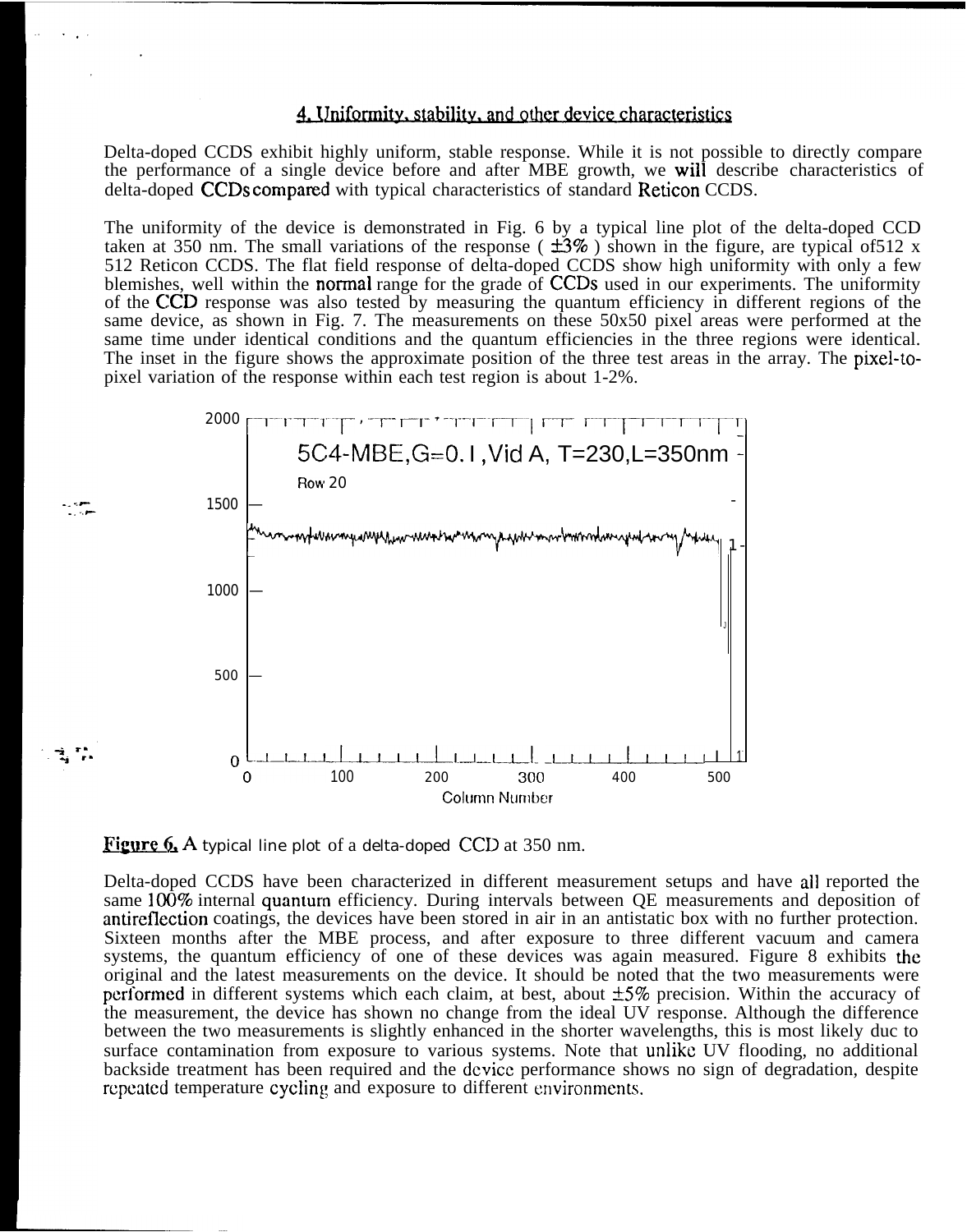

Figure 7. Spectral uniformity of a delta-doped CCD measured on three 50x50 pixel areas of the device. The response m these three regions is identical.

- ., P- . . -.?-

 $\vec{z}_i$   $\vec{z}_i$ 



Figure § Measurements of a delta-doped CCD made 16 months apart in two different systems show consistent 100% internal quantum efficiency within the limits of uncertainty.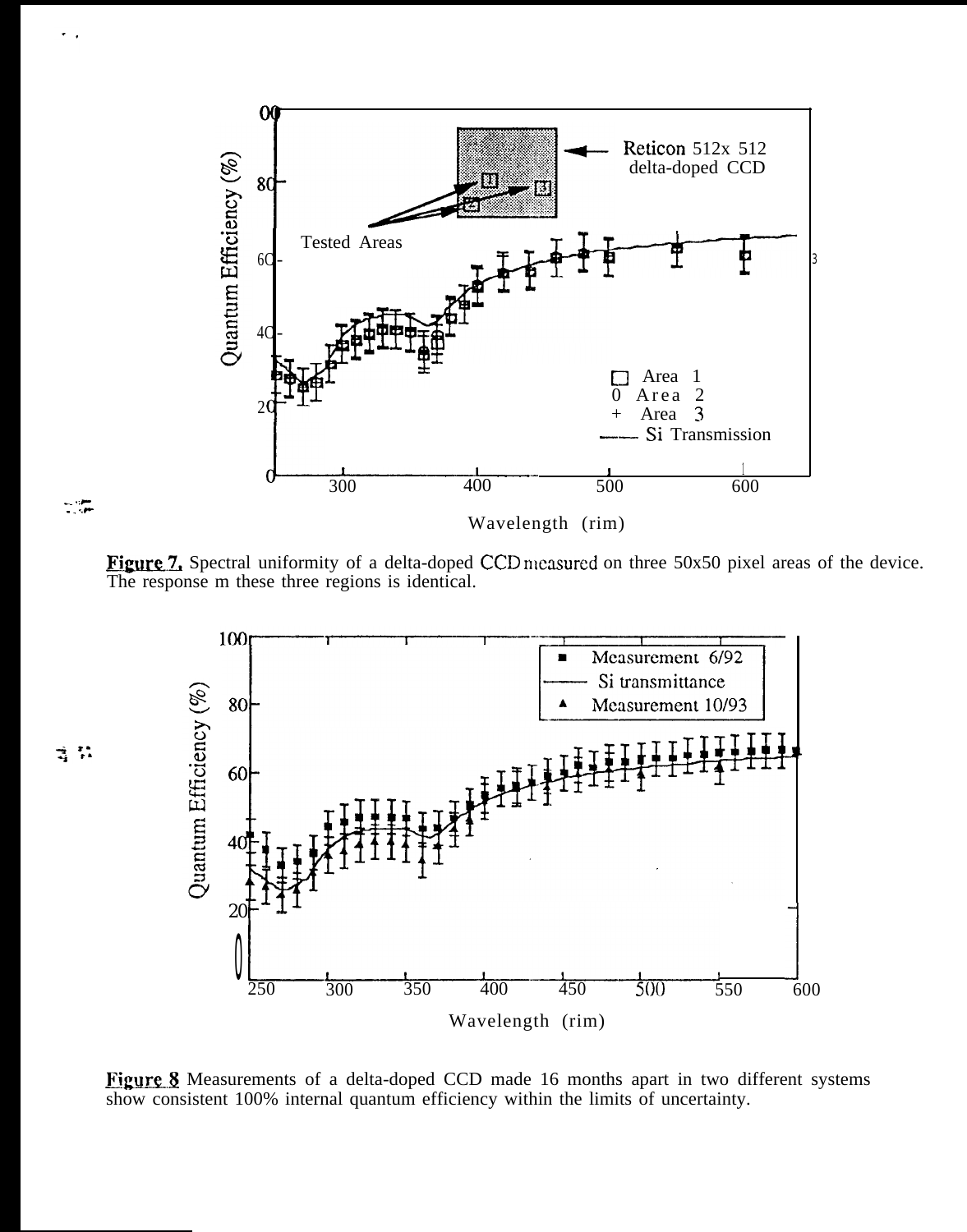Transmission **electron** microscope studies of this technique have shown that the additional delta layer grown by MBE is indistinguishable from the original lattice and that there are very small density of defects at the substrate-epilayer interface or the delta layer.<sup>7</sup> Note that, unlike ion implantation, no annealing is performed on the lattice after the MBE process to incorporate the boron in the lattice or remove damage. Deposition of Si is performed by electron beam evaporation, which produces potentially damaging x rays. However, the total x-ray dose received during the MBE modification of the CCD is about 6 krad, which is significantly below the damage threshold of the device. Measurements on the dark current and CTE have shown that the delta-doped CCD exhibits the same characteristics as a typical Reticon 512x512 CCD of this grade and that there is no evidence of damage to the CCD. If necessary, electron beam evaporation can be replaced by thermal evaporation of silicon to avoid exposure of the CCDS to x rays.

. .

# 5. Summary

Delta-doped CCD technology enhances the UV response of thinned, backside-illuminated CCDS by using MBE to incorporate  $30\%$  of a monolayer of boron atoms 5 Å below the backside silicon crystal surface. With this technique, backside potential well is effectively eliminated, yielding devices with 100% internal quantum efficiency in the near UV and blue visible. The response of delta-doped CCDS is highly uniform and these devices have exhibited long-term stability. The measured quantum efficiency of the CCD is mainly limited by the reflection of incident photons from the Si surface. -=~TpEnhancement of the total quantum efficiency with antireflection coatings has been demonstrated by depositing HfO<sub>2</sub> on a delta-doped CCD for the wavelength range of 250-400 nrn.

### 6. Acknowledgment

We thank M. Lesser and A. Bauer for the deposition of the Hf0, layers at University of Arizona and for many helpful discussions. The research described here was performed at the Center for Space Microelectronics Technology, Jet Propulsion Laboratory (JPL), California Institute of Technology, and was jointly sponsored by the National Aeronautics and Space Administration, Office of Space Science Instruments, Office of Technology and Applications Program, and the Department of Defense, Ballistic -  $\rightarrow$   $\rightarrow$  Missile Defense Organization,

## 7, REFERENCES

1. L.H. Caveny and D.M. Mann, "Shock layer induced ultraviolet emission by rocket payloads", Proceedings of SPIE 1479, pp.102-l 10 (1991).

**2.** J.R. Janesick, S.T. Elliot, "History and advancements of large area scientific CCD imagers", Astronomical Society of Pacific Conference Series 23, Astronomical CCD observing and Reduction, Ed. by S.B. Howell, D.H. McNamara, Managing Editor of Conference Series, Bookcrafters, Inc. p. 1 (1992).

3. J. Janesick, T. Elliot, G. Fraschetti, S. Collins, M. Blouke, and B. Corrie, "Charge-coupled device pinning technologies, SPIE, 1071, pp. 153-169 (1989).

4. M.E. Hoenk, P.J. Grunthaner, F.J. Grunthaner, R.W. Terhune, M. Fattahi, and H-F. Tseng, "Growth of a delta-doped silicon layer by molecular beam epitaxy on a charge-coupled device for reflection limited quantum efficiency", Appl. Phys. Lett.,  $61$ , pp.  $1084-1086$  (1992).